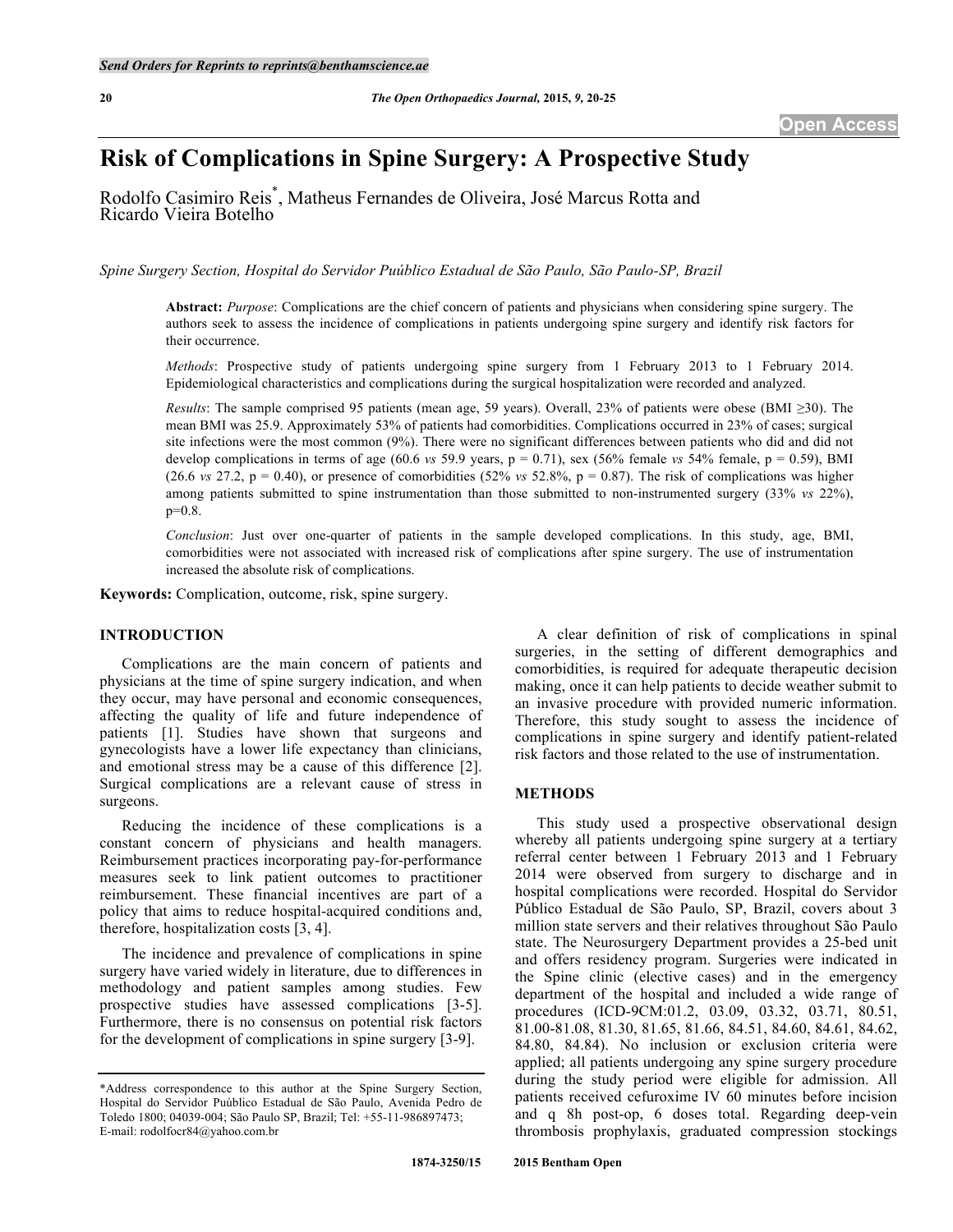were used for all patients, and low molecular weight heparin was prescribed from day 3 post-op for those who could not walk.

For the purposes of this study, a complication in spinal surgery was defined as "any untoward event occurring to a patient while on the neurosurgical service" [10]. Complications were classified as general, specific, or technical (Table **1**), as described by Fritzell, Hagg, and Nordwall [11], and further divided into two categories: major (adverse events with sequelae in discharge or requiring revision surgery during hospitalization) and minor complications (adverse events with no sequelae in discharge and not requiring revision surgery), a modified classification from Lebude B *et al*. [12].

**Table 1. Classification of complications in spine surgery.**

| General                 | Specific               | <b>Technical</b>          |  |
|-------------------------|------------------------|---------------------------|--|
| Mortality               | Hematoma               | Screw placement           |  |
| Thrombosis              | Infection superficial  | Instrument-related        |  |
| Hepatitis               | Infection deep         | Dislocation of transplant |  |
| Gastrointestinal        | Nerve root injury/pain |                           |  |
| Urinary tract infection | Dural tear             |                           |  |
| Pulmonary complication  | Caudaequine syndrome   |                           |  |
| Skin problem            | Injury to sympathetics |                           |  |
| Psychological problems  | Sex-related problems   |                           |  |
| Coping problems         | Retrograde ejaculation |                           |  |
|                         | Donor site pain        |                           |  |
|                         | Miscellaneous          |                           |  |

Fritzell P, Hagg O, Nordwall A. Complications in lumbar fusion surgery for chronic low back pain: comparison of three surgical techniques used in a prospective randomized study. A report from the Swedish Lumbar Spine Study Group. Eur Spine J 2003; 12: 178-189.

The anthropometric variables of interest were age, gender, and body mass index (BMI), which was stratified in accordance with WHO guidelines as follows: BMI <18.5, underweight; 18.5–24.9, normal range; 25.0–29.9, overweight;  $\geq 30$ , obesity [13].

During admission, patients were asked to fill up a questionnaire with possible comorbidities and ongoing medications. If any patient had two measures higher than 140x90mmHg (blood pressure) or 126mg/dl (fasting blood glucose) during hospitalization, he was considered hypertensive or diabetic, respectively, despite no previous diagnosis.

Primary spinal diseases were classified etiologically as degenerative, traumatic, neoplastic, congenital, infectious, or inflammatory. The operated spinal segment was classified as cervical, thoracic, or lumbar.

The following variables were tested for correlation with complications: age, gender, BMI, comorbidities, and instrumentation.

This study was approved by the institutional Research Ethics Committee with protocol number 405320.

# **Statistical Analysis**

Numerical variables were expressed by descriptive statistics (mean, standard deviation, range, and relative frequency). Student's *t-*test was used to compare differences in age distribution between affected and unaffected patients, whereas the chi-square method was used to test for association between the presence of complications and age, gender, BMI, comorbidities, and instrumentation. The frequency of complications in relation to the variables comorbidities and instrumentation was assessed as a percentage (risk). Absolute risk difference and number needed to avoid complication related to instrumentation was calculated.

The significance level was set at  $p<0.05$ . All analyses were carried out in the SPSS for Windows 13.0 software environment.

#### **RESULTS**

#### **Demographic and Surgical Data**

Demographic data are shown in Table **2**. Ninety-five patients underwent spine surgery during the study period and all patients were followed until hospital discharge. The mean age was  $59 \pm 12.31$  years, and 46% of patients were  $>60$  years old. Forty-three patients (45%) were male. The mean BMI was 25.9;overall, 41 patients were overweight (43.1%) and 22were obese (23.1%).

**Table 2. Summary of demographic data.**

| Variable                                                  | N(%)                                |
|-----------------------------------------------------------|-------------------------------------|
| No. of patients                                           | 95                                  |
| Age (years)<br>$Mean \pm SD$<br>Range                     | $59 + 12$<br>$31 - 88$              |
| <b>Sex</b><br>Male<br>Female                              | 43 (45)<br>52(55)                   |
| <b>BMI</b><br>< 18.5<br>18.5-24.9<br>25-29.9<br>$\geq 30$ | 1(1)<br>31(33)<br>41 (43)<br>22(23) |

Fifty patients (52.6%) had comorbidities. The most common comorbid conditions were hypertension, present in 36 patients, and diabetes mellitus, present in 7 (Table **3**).

The most common etiology of spinal disease was degenerative( $n=64$ ), followed by neoplastic  $(n=19)$  and trauma (n=11) (Fig. **1**). Regarding the affected spinal segment, 29.4% of procedures were performed on the cervical spine, 24.3% on the thoracic spine, and 46.3% on the lumbar spine.

Thirty-six patients (38%) received instrumentation, whereas 59 (62%) did not.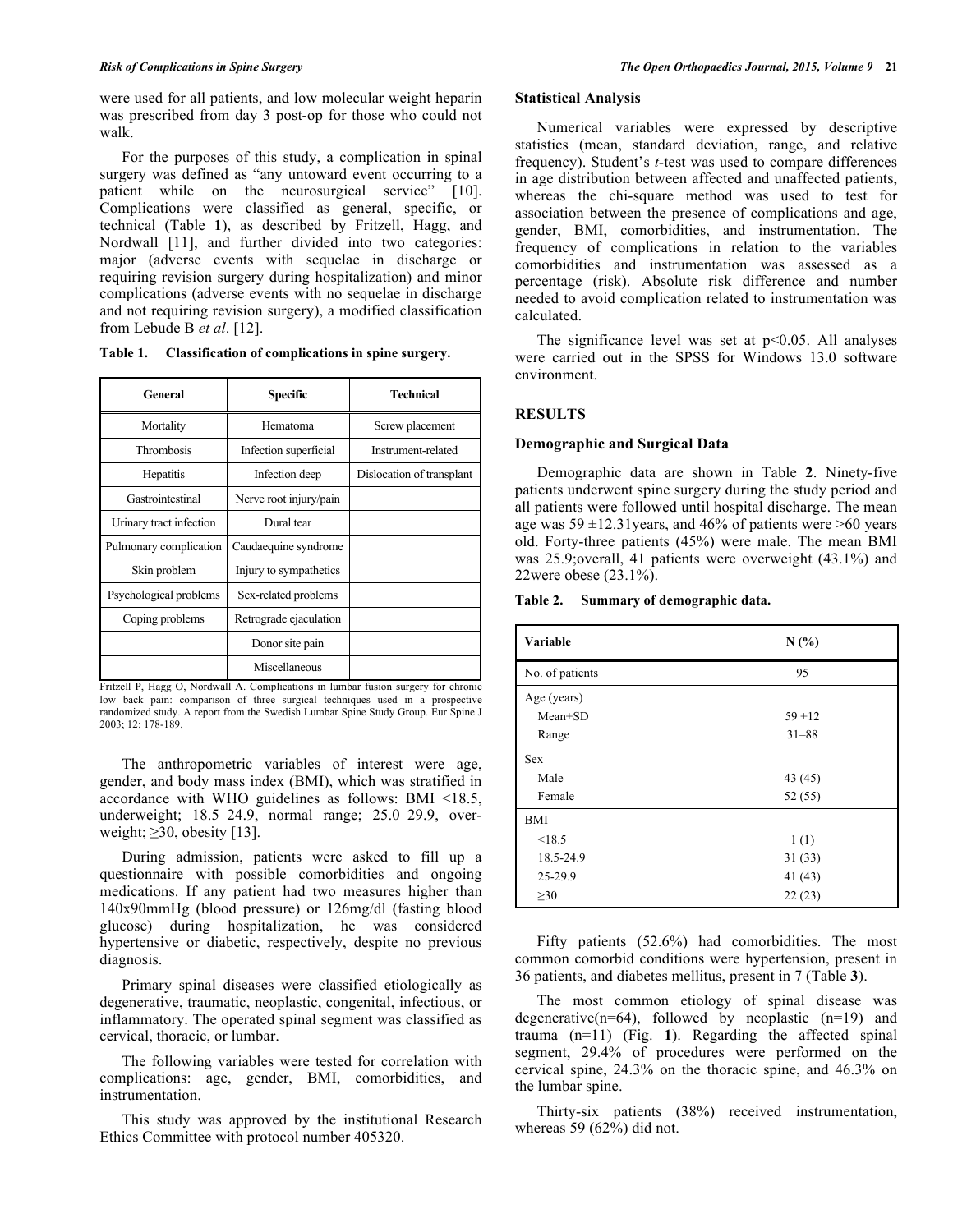#### **Table 3. Summary of comorbidities.**

| Comorbidity                  | N              |
|------------------------------|----------------|
| Hypertension                 | 36             |
| Diabetes mellitus            | 7              |
| Depression                   | 4              |
| Osteoporosis                 | 3              |
| Smoking                      | 3              |
| Gout                         | $\mathfrak{D}$ |
| Alcoholism                   | $\mathfrak{D}$ |
| Cancer                       | $\mathfrak{D}$ |
| Stroke                       |                |
| Congestive heart failure     |                |
| Benign prostatic hypertrophy |                |

## **Complications**

Overall, 25 patients (26%) had 34 complications. Risk of complication after a cervical procedure was 25% (7 patients of 28), 17% in thoracic and 32% in lumbar procedures.

Eleven patients (11.6%of the sample) had major complications, and 14 patients had minor complications (risk = 15%) (Fig. **2**).

Of the 34 complications recorded, 11 (32%) were general, 18 (53%) were specific, and five (15%) were technical, as shown in Fig. (**3**). There were no neurological complications.

Seven patients (7.3%) underwent revision surgery: five due to infection, one due to CSF leak, and one due to screw displacement. Three patients (3.1%) died, all of septic shock (two secondary to surgical site infection and one due to underlying spondylodiscitis).



**Fig. (1).** Etiology of spine diseases.



**Fig. (2).** Frequency and classification of complications.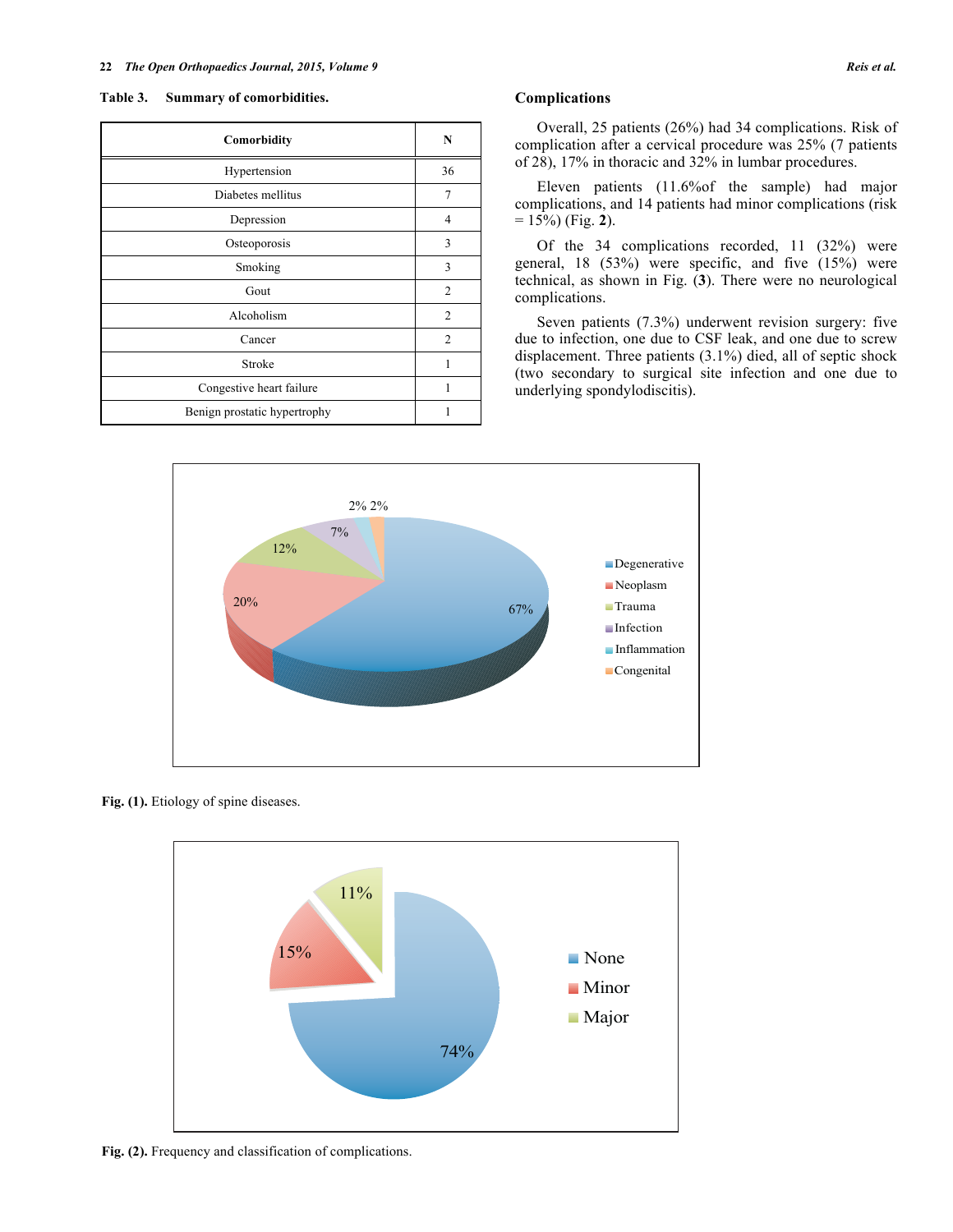

\* Septic shock originally from preexisting spondylodiscitis

**Fig. (3).** Summary of complications.

## *Association Between Anthropometric Variables and Complications*

There were no significant differences in age (60.6 *vs* 59.9 years, p= 0.71), sex (56%female *vs* 54%female, p = 0.59), or mean BMI (26.6 *vs* 27.2, p=0.40) between patients who developed complications and those who did not, respectively (Table **4**).

#### **Table 4. Comparison of demographic data between patients with and without complications.**

| Data          | <b>Complications</b> |        |                |
|---------------|----------------------|--------|----------------|
|               | Present              | Absent | <b>P</b> Value |
| Age (years)   | 59.94                | 60.64  | 0.71           |
| Female gender | 54.2%                | 56%    | 0.59           |
| <b>BMI</b>    | 27.28                | 26.62  | 0.40           |

#### *Association Between Comorbidities and Complications*

Of the 25 patients who developed complications, 52% had comorbidities; of the 70 patients who did not develop complications, 52.8% had comorbidities ( $p = 0.87$ ).

The risk of complications was 24% among patients with comorbidities (12 of 50) and 26.6% in patients without comorbidities  $(12 \text{ of } 45)$  (p= 0.31).

The risk of complications between hypertensive and nonhypertensive patients was the same  $(40\%)$ ,  $p=1$ .

## *Association Between Instrumentation and Complications*

The risk of complications among patients who received instrumentation was 33%(12 of 36), versus 22% (13 of 59) among those who did not receive instrumentation  $(X^2; p=0.87)$ . The absolute difference of risk was 11%. At each 9 patients treated without instrumentation, 1 related complication could be avoided.

## **Multivariate Analysis**

Since all associations between variables (age, sex, BMI, comorbidities and instrumentation) and complications did not reach statistical significance, multivariate analysis could not be concluded.

#### **DISCUSSION**

The postoperative complications of spine surgery have recently been an object of study due to growing concerns with reduction of hospital costs and improvement of healthcare services [3]. From a humanitarian standpoint, complications are also a major issue, due to their potential to cause suffering and stress to patients themselves, to their families, and to their surgeons. Stress has been implicated as a cause of decreased survival among surgeons as compared with clinicians [2].

The sample of the present study was similar to those of previous investigations: demographic characteristics, the percentage of overweight patients, the higher proportion of lumbar spine surgeries, and the percentage of patients who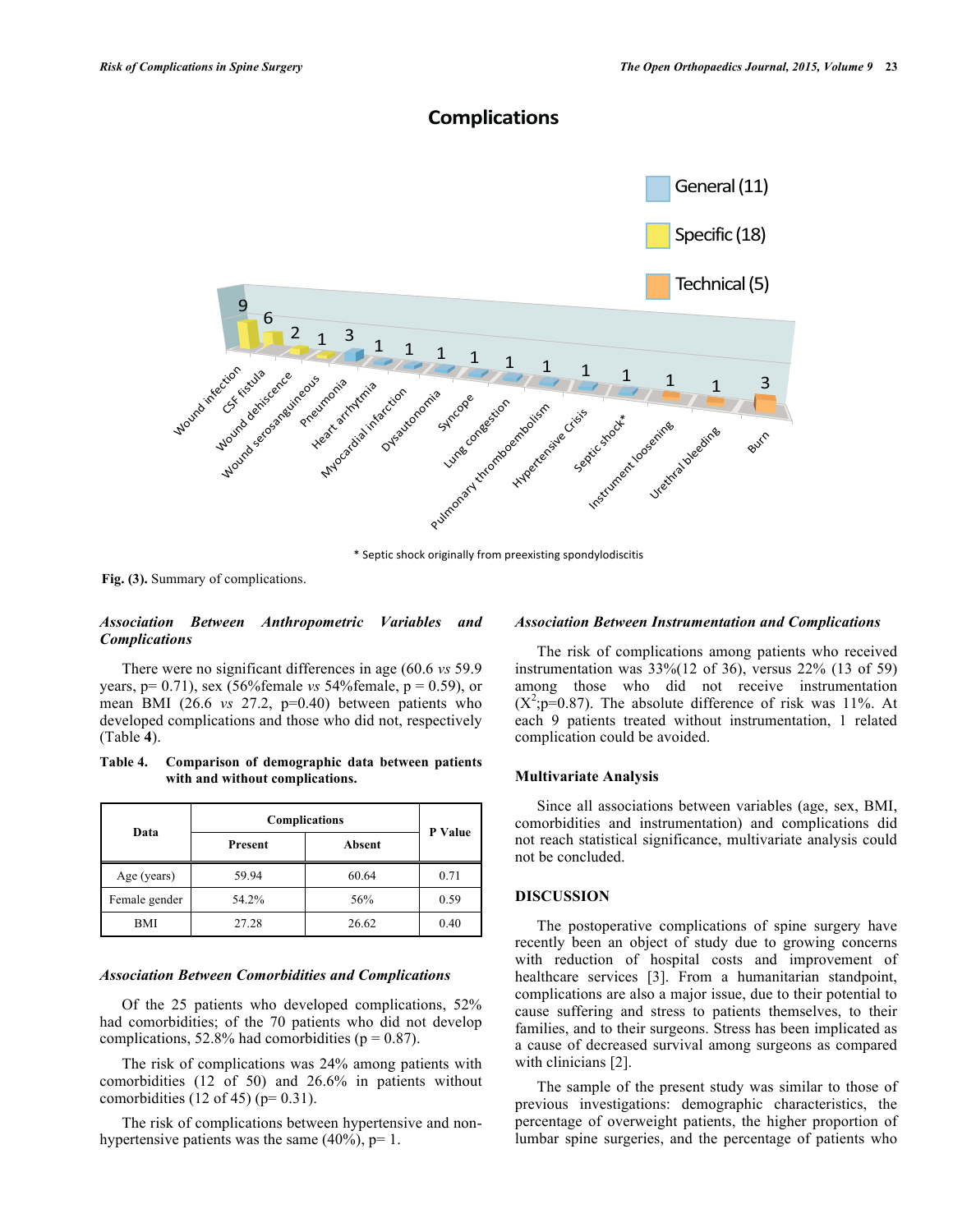underwent instrumentation were similar to those of previous studies on complications in spine surgery [3, 5-7, 14].

The rate of postoperative complications in spine surgery varies widely in the literature. Campbell *et al.* recently reported an incidence of 52%, with a predominance of minor complications (approximately twice as frequent as major complications), as seen in the present sample [3]. A systematic review of the literature revealed that retrospective studies report a lower incidence of complications than prospective studies (16% *vs* 19.9%) [5]. The present study, which used a prospective design, found an incidence of 26%, with a predominance of specific complications (53%), which is also consistent with previous studies [3].

Advanced age and obesity have been associated with complications, but many of the studies that found this association reported inconsistent and divergent results, and most were retrospective [6, 9, 15-19]. Lee *et al*. demonstrated an increased incidence of complications among patients aged >65 years on multivariate analysis of a prospective database of spine surgery cases [9]. Regarding obesity, a few retrospective studies have found it to be associated with an increased complication rate in spine surgery, but most prospective studies – and one nationwide database study – failed to demonstrate such association [6, 20, 21]. In the present study, advanced age and obesity were not associated with an increased complication rate.

Overall, 52% of patients in the present sample had presented comorbidities, with a predominance of cardiovascular diseases. The presence of comorbidities did not affect the incidence of complications in this sample.

The correlation between comorbidities and complications in spine surgery is poorly defined in the literature. Most studies are retrospective or based on population data. Li *et al*. and Deyo *et al*. reported an association between presence of comorbidities and increased complication rate [7, 22]. Only one prospective study has assessed the impact of comorbidities on complications, finding that an increase in the number of comorbidities was correlated with an increase in the incidence of complications [3]. The present study – which, as noted above, was prospective in nature – did not find any association between comorbidities and complications. We did not use any specific comorbidity score in the analyses, due to the disproportional predominance of cardiovascular diseases seen in our sample.

In the present sample, the rate of complications was higher in patients who underwent instrumentation than in patients who were not instrumented (33% *vs* 22% respectively), but the difference did not reach statistical significance  $(p=0.8)$ . In the other hand, evaluating the absolute risk differenceof complication, instrumentation increased it by 11%. Thus at each 9 patients treated with instrumentation, one will develop a complication. Several studies have demonstrated an association between instrumentation and complications [3, 14, 22].

Although multivariate analysis would be important to identify independent risk factors for complications, it could not be concluded, since association between variables and complications did not reach statistical significance.

Nasser *et al*. published a systematic review of 105 studies on complications in spine surgery, most of which were retrospective [5]. The majority of studies that evaluated associations between complications and variables studied only one potential risk factor, such as age, obesity, comorbidities, or instrumentation. Conversely, our prospective study evaluated all of these potential associations. We did not evaluate complications in specific surgical procedures because this would demand a greater number of patients.

Some factors may explain the divergence between the present study and previous investigations regarding the association between comorbidities, instrumentation and complications. These elements act as limitations of our study and should be addressed. Since a consistent definition of operative complications lacks in literature, we used a wideranging concept of complications herein; our sample was originated from a high-complexity tertiary referral center, which for sure does not represent general population submitted to spine surgery; we presented a small sample size; we included a broad range of etiologies of spinal diseases (whereas the literature has largely focused on degenerative diseases) and a wide range of comorbidities in this study, such as lifestyle habits (smoking and alcoholism). As previous mentioned, the study was conducted in a hospital with residency program; since operator experience may be a risk factor for complication, residents assistance may have increased our incidence of complications. Until large, multicenter studies are conducted, clustered data from multiple prospective investigations may reveal the true incidence of complications in spine surgery.

## **CONCLUSION**

Just over one-quarter of patients in the sample developed complications. Most of these were specific and minor, but 11% of patients experienced major complications, which caused prolonged hospital stay and increased suffering. The sample-wide risk of death was 3%.

In the present study, age, BMI and comorbidities were not associated with an increased risk of complications. However, the use of instrumentation increases the absolute risk of complications in 11%.

# **CONFLICT OF INTEREST**

The authors confirm that this article content has no conflict of interest.

## **ACKNOWLEDGEMENTS**

Declared none.

#### **REFERENCES**

- [1] Hart R, Cabalo A, Bess S. Comparison of patient and surgeon perceptions of adverse events following adult spinal deformity surgery. Spine (Phila Pa1976) 2013; 38(9): 732-6.
- [2] Nishi M, Miyake H, Kato T, *et al*. Life span of Japanese male medical doctors. J Epidemiol 1999; 9(5): 315-9.
- [3] Campbell PG, Yadla S, Nasser R, *et al*. Patient comorbidity score predicting the incidence of perioperative complications: assessing